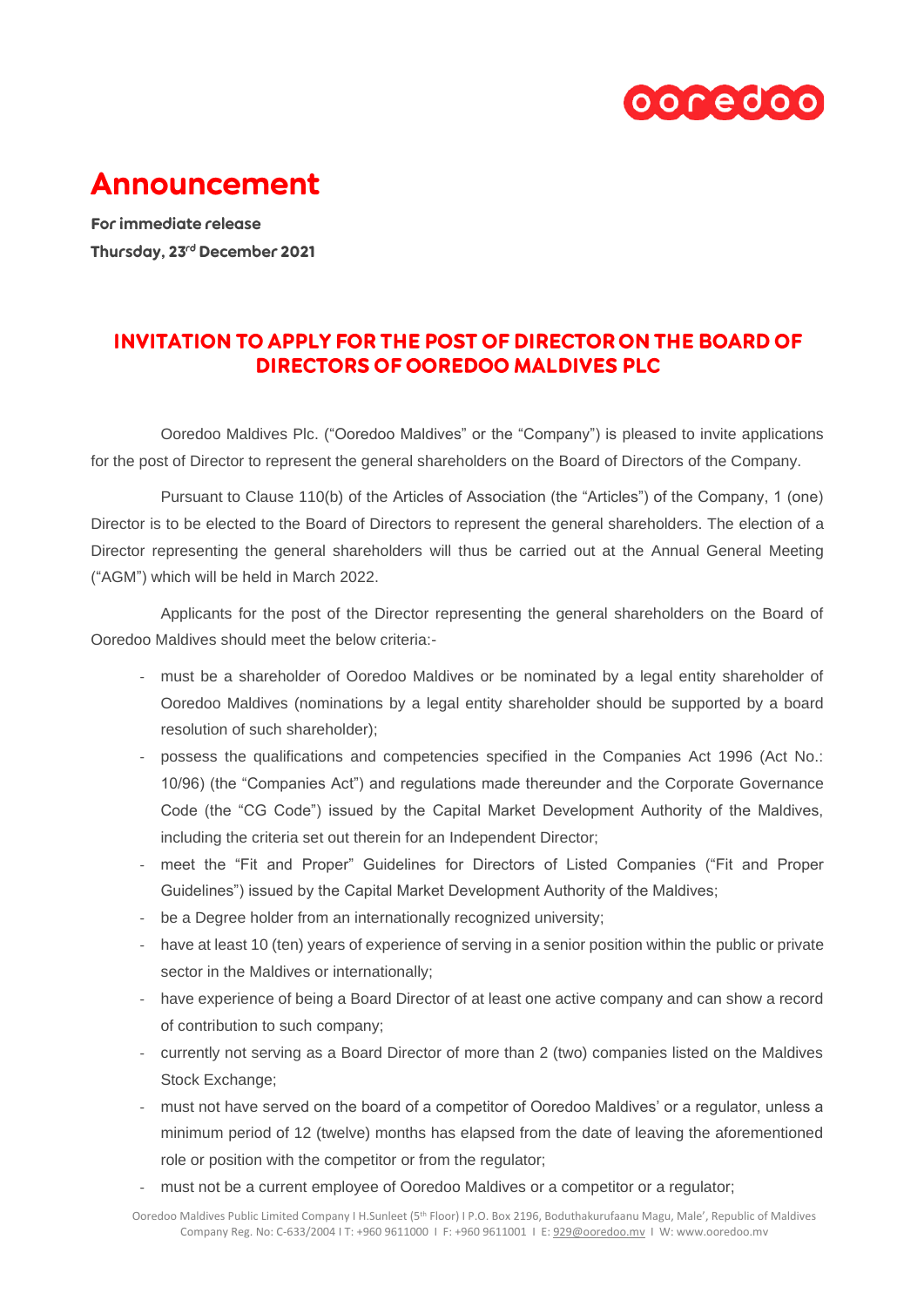- must not have been an employee of Ooredoo Maldives or a competitor or a regulator within the past 12 (twelve) months;
- in the judgement of the NRC, be well qualified to carry out his/her duties as a Board Director which shall include but not be limited to:
	- integrity in personal and professional dealings;
	- wisdom and ability to take appropriate decisions;
	- ability to read and understand financial statements and reports;
	- an acknowledged record of business acumen and achievement to effectively contribute to the Company's management;
	- ability to deal with others with a sense of responsibility, firmness and cooperation;
	- ability to interact with and consult with the Company's employees to achieve high management standards;
	- a track record of a range of skills and experience as well as the ability to think strategically and with foresight.

For the purpose of encouragement of gender diversity on the Board of Directors, Ooredoo Maldives welcomes and encourages applications from women.

The Nomination and Remuneration Committee ("NRC") of the Company will evaluate the applications and provide recommendations to the Board of Directors. The Board of Directors will select and communicate the details of eligible applicants to the shareholders along with the Notice & Agenda which will be made available during February 2022 for the AGM to be held in March 2022.

Shareholders present at the AGM, can vote in person or through a proxy (each shareholder or proxy is entitled to one vote if voting by a show of hands or one vote for each share held by that shareholder where voting is by poll). The applicant with the highest number of votes will be elected as the Director representing the general shareholders on the Board of Directors of the Company.

Pursuant to Clause 110(b) of the Articles, the Director elected by the general members shall hold office from the AGM at which elected to the commencement of the third AGM thereafter. Therefore, the Director elected at the AGM held in March 2022 shall hold office until the commencement of the AGM to be held in 2024.

All applicants are requested to submit a duly completed application form along with the documents listed therein. The application form is made available on our website https://www.ooredoo.mv/investors or can be obtained from ["here"](https://cdn.ooredoo.mv/files/investors/2022-public-director-application-form.pdf).

Applications are to be submitted to Ooredoo Maldives Plc, 6<sup>th</sup> Floor, H. Sunleet, Boduthakurufaanu Magu, Male', in a sealed envelope labelled "Application for Board Director" or sent via an e-mail to [investor.relations@ooredoo.mv](mailto:investor.relations@ooredoo.mv) before 14:00 hours on Wednesday, 19<sup>th</sup> January 2022.

- END-

**Contact Information:** Ms. Arushee Mohamed Head of Investor Relations T: +960 961-1657 Email: [investor.relations@ooredoo.mv](mailto:investor.relations@ooredoo.mv)